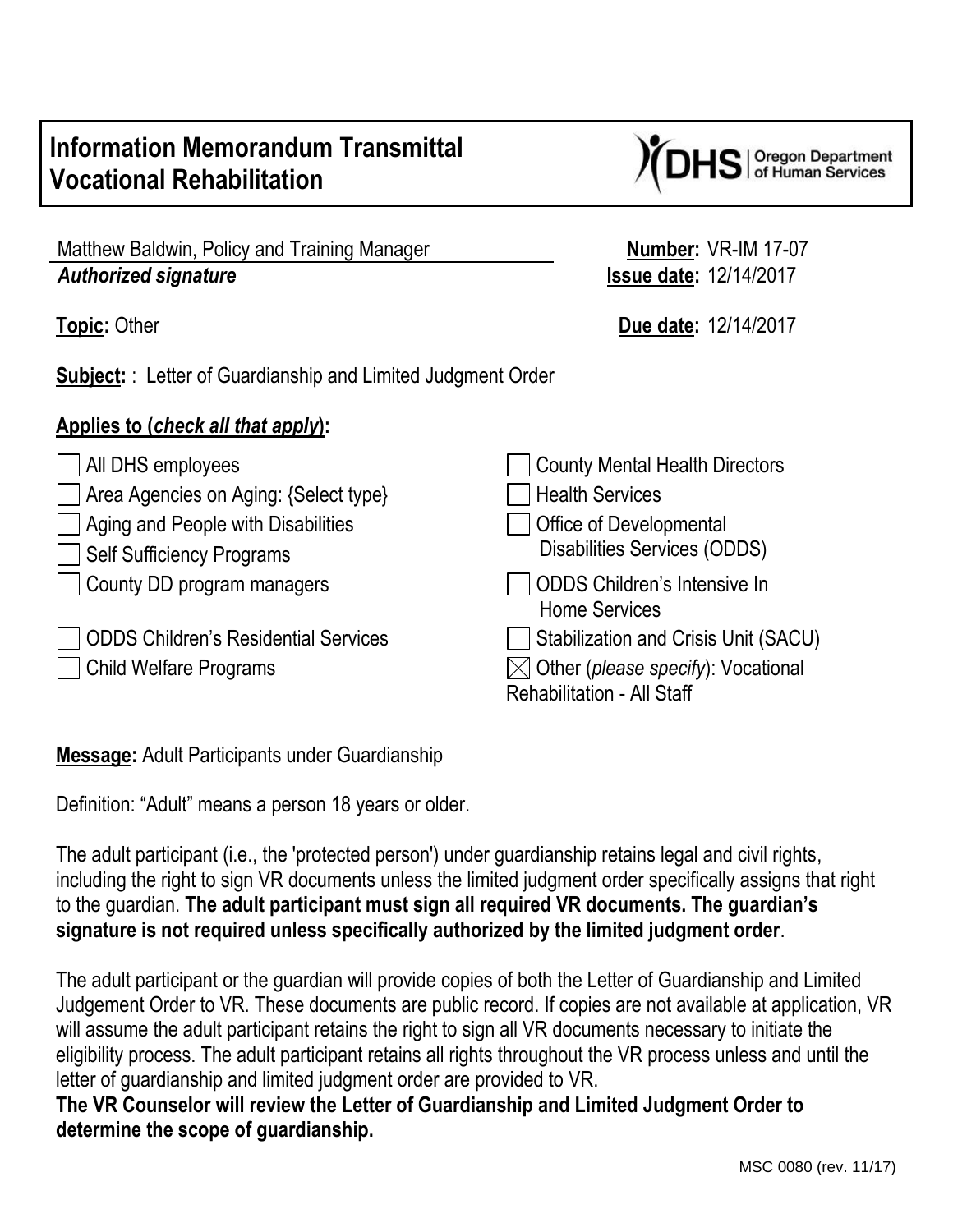The guardian typically has power and duties in three primary areas: residential placement, health care, and general care and comfort.

Specific VR services may fall within the powers and duties of the guardian's authority. The guardian must authorize those specific services, e.g., approval for mental health or medical assessments for the comprehensive needs assessment. The guardian must also sign the required VR document(s) for those specific services, e.g., signature on IPE if plan includes Mental/Physical Restoration services.

Disability Rights Oregon (DRO) is a resource available to support the adult participant (i.e., the 'protected person') if they are having a dispute with an appointed guardian who appears to be over-stepping their authority. Contact information for DRO is to be made available to adult participants in all VR field offices.

Requirement: All Field Staff will review this Information Memorandum Transmittal and each Oregon Revised Statutes (ORS) reference provided below. Upon completion of the review, field staff may request clarification on the content of this transmittal.

References: Definitions [https://www.oregonlaws.org/ors/125.005,](https://www.oregonlaws.org/ors/125.005) In General, [https://www.oregonlaws.org/ors/125.300,](https://www.oregonlaws.org/ors/125.300) Letter [https://www.oregonlaws.org/ors/125.310,](https://www.oregonlaws.org/ors/125.310) General powers and duties of guardian<https://www.oregonlaws.org/ors/125.315>

Reviewed by: SRC Policy Committee, Disability Rights Oregon and the Employment First Policy & Innovation Committee.

*If you have any questions about this information, contact:*

| Contact(s): Maile Kuenzli and Chris Selz, Operations and Policy Analysts |      |  |
|--------------------------------------------------------------------------|------|--|
| Phone:                                                                   | Fax: |  |
| Email: VR.Policy@dhsoha.state.or.us                                      |      |  |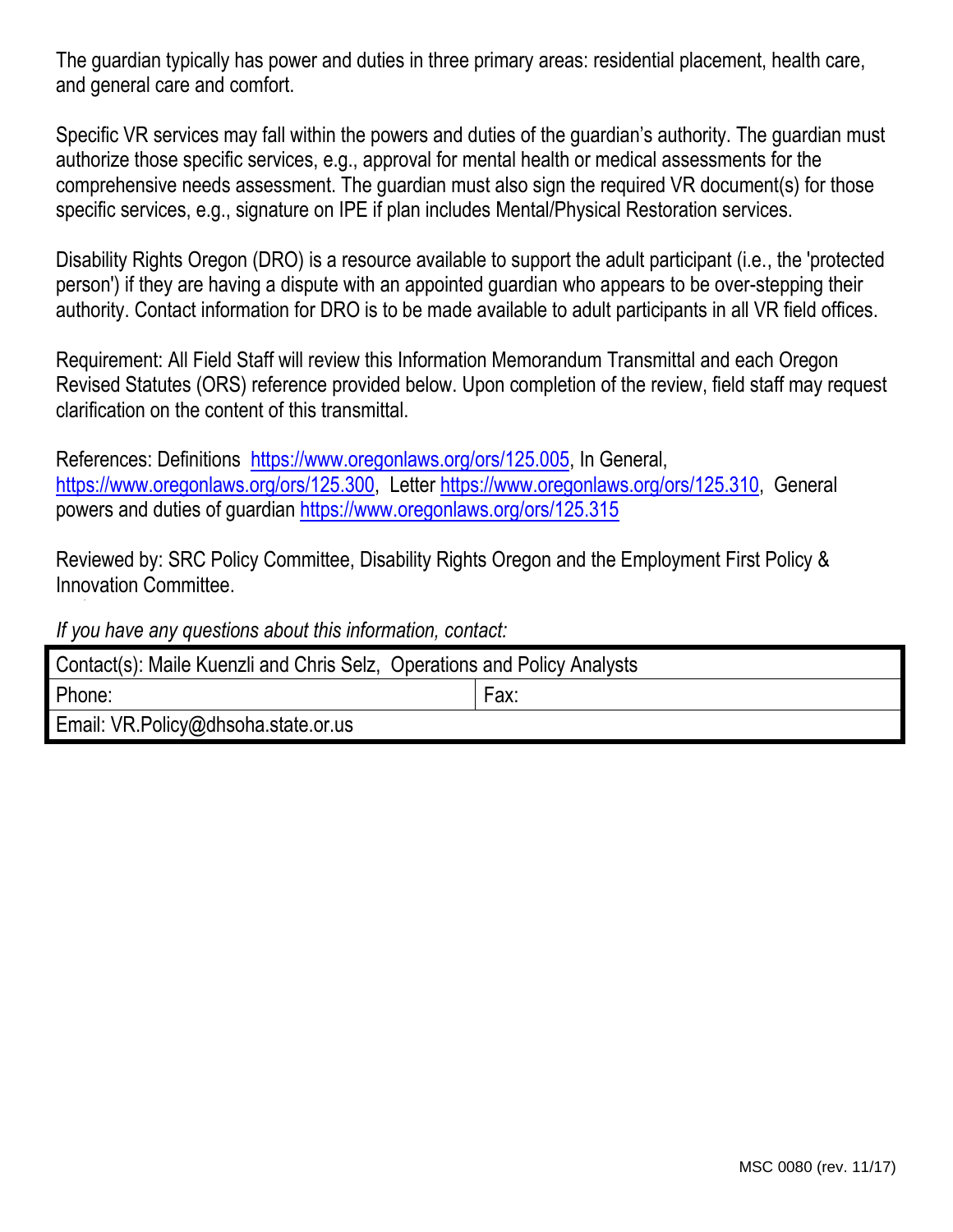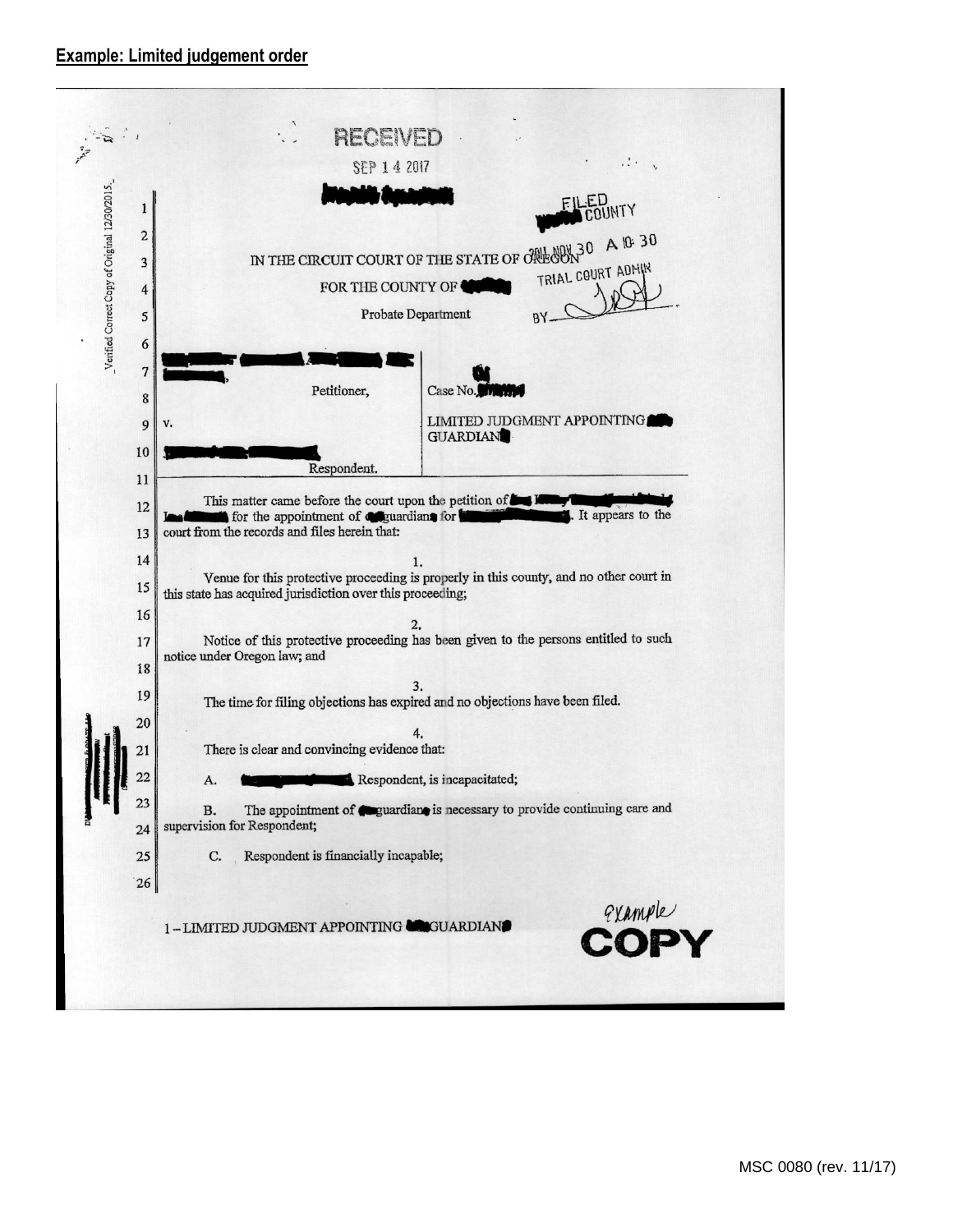$\cdot$  a Verified Correct Copy of Original 12/30/2015. are the most suitable persons to and the are qualified and have consented to D. **1245** and b  $\mathbf{1}$ serve as **teguardian** for act as Respondent's **Consequantians**  $\mathbf 2$ NOW, THEREFORE, IT IS ORDERED THAT:  $\overline{\mathbf{3}}$ are appointed as **Maguardian** for a.  $\overline{4}$ , to serve without bond. The protected person retains his legal and civil rights, except for those granted to the eguardian by the court. To promote and protect the 5 well-being of the protected person, the expuardiant shall have the following powers:  $\mathbf{1}$ Medical and Health Care. The **Conductions** may consent, refuse consent, 6 withhold or withdraw consent to health care and to services for the protected person. The guardian will make health care decisions that are consistent with the protected person's  $\overline{7}$ desires and values to the extent reasonable and possible. 8 Residence and Placement. The eguardian may establish the protected  $2$ person's place of abode. 9  $3.$ Finances. Pursuant to ORS 125.315(f) and 125.320(2), the expectation may receive money and personal property deliverable to the protected person and apply the 10 money and property for support, care and education of the protected person. The guardian shall exercise care to conserve any excess for the protected person. 11 General Duties. The enguardian shall arrange for the care, comfort, and 4. 12 maintenance of the protected person with each having full power and authority to act as guardian 13 14  $<sub>b</sub>$ </sub> Letters of Guardianship, to which a copy of this limited judgment shall be attached, shall be issued to 15 16  $11/28/2011$ rni 17 rcuit Court Judge 18 GUARDIAN 19 RECEIVED 20  $, OR97$ SEP 14 2017 Phone! 21 SUBMITTED BY ATTORNEY FOR GUARDIAN: 22 23 CERTIFIED TO BE A TRUE AND CORRECT 24 COPY OF THE ORIGINAL DOCUMENT TRIAL COURT ADMINISTRATOR Phot 25 COUNTY, OREGON Fax  $E -$ 26 BY DATED. 2 - LIMITED JUDGMENT APPOINTING GOUARDIAN